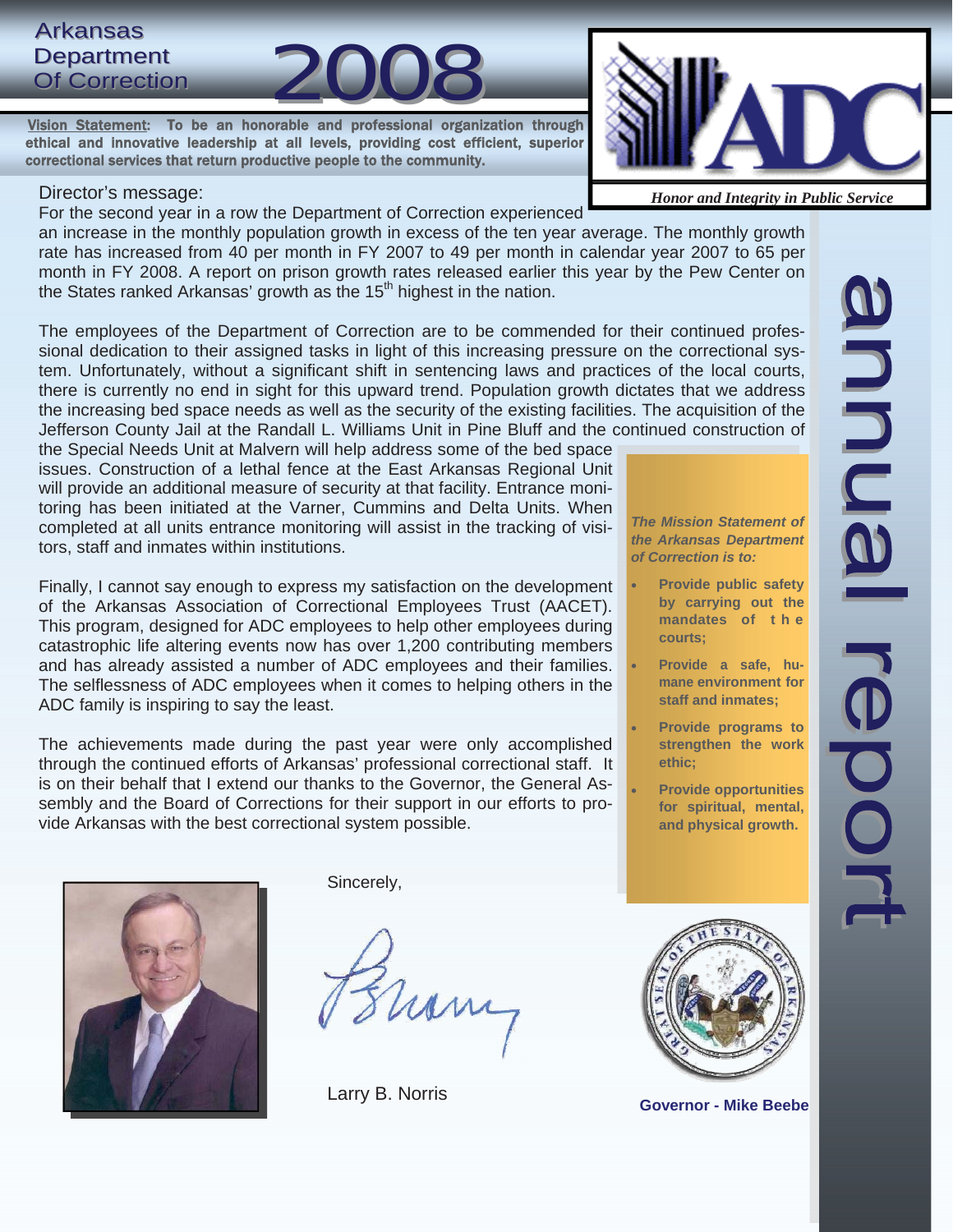

# **AACET**

 The Arkansas Association of Correctional Employ ees Trust (AACET) is a benevolent association that began in September of 2007 and is a direct support organization whereby ADC employees can provide financial assistance to their fellow employees in times of need. When a tragedy such as death, fire, critical illness, accident or other life changing circumstances occurs, AACET will provide support, help and comfort to employees and their fami lies. ADC employees volunteer to serve on the board that oversees the management of funds raised through voluntary membership dues and fundraisers.

## **ADC Acquires Jefferson County Jail**

With the opening of the new W. C. "Dub" Brassel Adult Detention Facility in Pine Bluff the former Jefferson County Jail was vacated by Jefferson County. The department purchased the 106 bed facility and the 10 acres of land it sits on for \$3 million dollars. These beds have been utilized to add additional space for intake and to relocate the special management barracks from the Cummins Unit. Adjacent to the department's facilty, this purchase raised the total capacity of the Jefferson County Jail Correctional Facility to 498. With the jail function eliminated, it was appropriate to rename the facility. In April, 2008 the facility was renamed in honor of Randall L. Williams. Williams, a former Circuit Judge for Jefferson County served on the Board of Correction and as Chairman of the Board from 1993 to 2000.

## **One in 100: Behind Bars in America 2008**

The PEW Center on the States released a report entitled One in 100: Behind Bars in America 2008 detailing the growth in prison population across the United States and the corresponding rising costs of incarceration. While Arkansas ranked in the middle of the fifty states in regards to our incarceration rate we ranked  $15<sup>th</sup>$  in prison population growth and  $10<sup>th</sup>$ in percentage of total general fund expenditure. Nationally an average of one dollar out of every 15 dollars of state's budgets goes to corrections. This cost is driving some states to look at ways to reduce prison admissions and/or reduce the length of stay for prisoners. The report concluded that while prisons

have been the weapon of choice in the battle against crime in the past, continuing to expand prisons will accomplish less and cost more.

# **Common Fare Kitchen**

A common fare kitchen was established at the Cummins Unit for preparation of meals to satisfy the religious dietary requirements of some ADC inmates. Until this kitchen was established such meals were prepared at four locations across the state and were supplemented with an appropriate pre-packaged meal. Now common fare meals are cooked, packaged, and frozen in one location to await delivery where needed. While these meals cost about 30% more than the regularly prepared meals, they are less than half the cost of the previously purchased prepackaged meals. The common fare kitchen serves roughly 1% of the inmate population.

# **Entrance Monitoring**

The implementation of the entrance monitoring project began at both the Varner Unit and the Delta Unit in FY08. This project works in conjunction with the electronic Offender Management Information System (eOMIS) utilizing smart cards and biometric scanners to monitor, approve and track the movement of persons in and out of the facility. The initial phase of this project will focus on the visitation check-in process. Visitor identification and background information is verified, approval to visit is ascertained and time of arrival and departure is tracked electronically and stored in eOMIS. The project will eventually incorporate employee and inmate entrance and exit tracking and will have an internal inmate tracking feature.

# **Correctional Officer Provisional Certification Program**

Initial steps were taken by the ADC, Ouachita Technical College and several other state to cooperate with the American Correctional Association and the National Partnership for Careers in Law, Public Safety, Corrections and Security to develop a Correctional Officer Provisional Certification program. This program will be a nationally recognized certification program for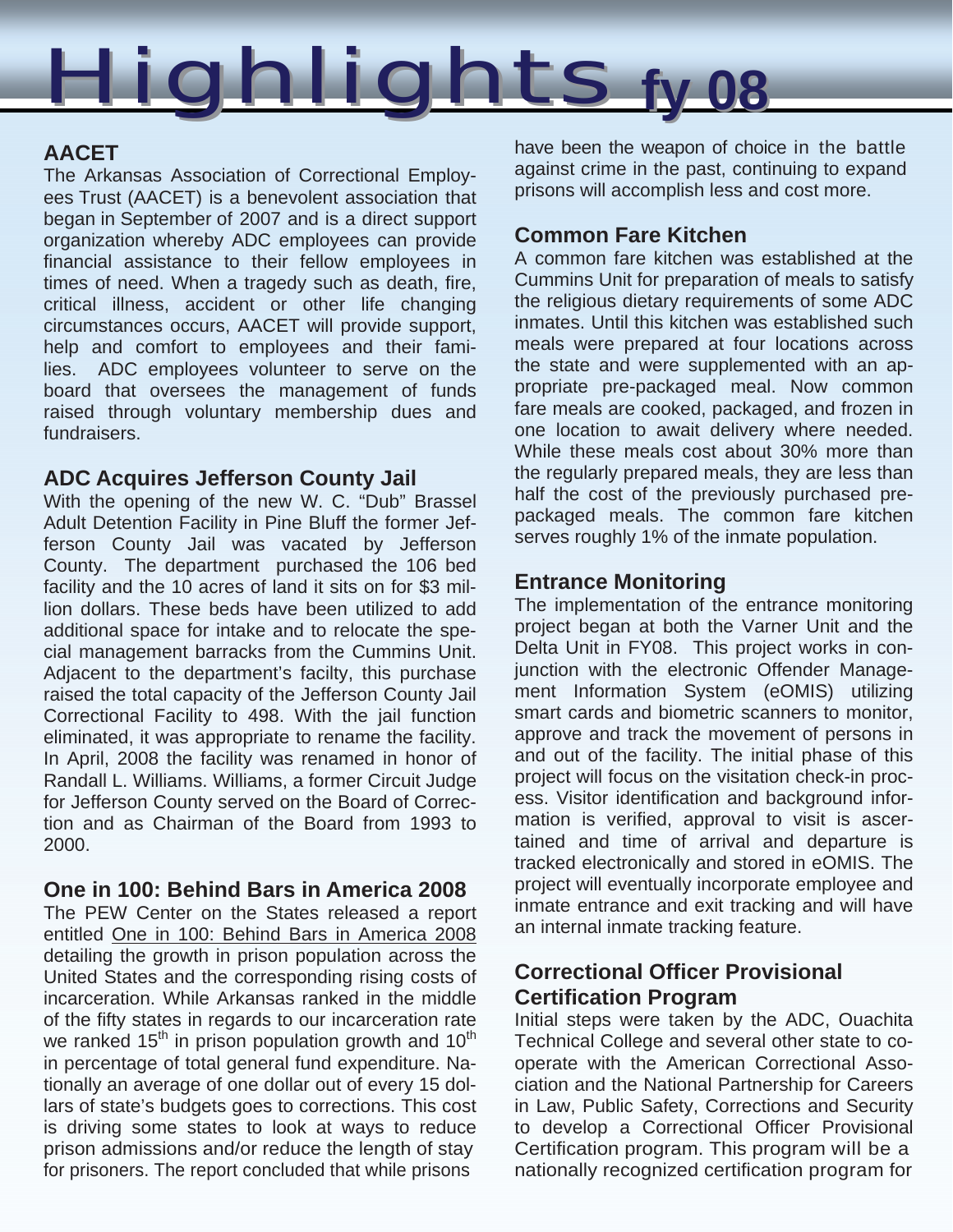# Budget ty 08 **fy 08**

# **Construction Expenditures**

| <b>Cummins Unit, Milk Processing</b>  | \$<br>17,758.65 |
|---------------------------------------|-----------------|
| <b>Cummins Unit, Security Ceiling</b> | 65,163.00       |
| Cummins Unit, Waste Water Trtmt.      | 68,127.00       |
| Varner Unit, Treatment Building       | 65,597.18       |
| Varner Unit, Programming              | 241,832.91      |
| Varner Unit, Heartbeat Monitor        | 18,471.43       |
| East AR Unit, Lethal Fence            | 788,128.98      |
| East AR Unit, Treatment Building      | 60,367.73       |
| <b>Grimes Unit, Industry Building</b> | 42,738.81       |
| <b>Grimes Unit, Trailer Park</b>      | 26,646.25       |
| Malvern Unit, Asst. Ward. Residence   | 60,871.72       |
| Malvern Unit, Special Needs           | 11,005,128.59   |
| Malvern Unit, Radio Tower             | 55,040.95       |
| Malvern Unit, Fuel Station            | 21,148.12       |
| McPherson Unit, 200 Bed Const.        | 373,165.22      |
| Wrightsville Unit, Infirmary          | 46,038.86       |
| Wrightsville Unit, Farm Shop          | 56,567.49       |
| Wrightsville Unit, ICC Garage         | 217,916.86      |
| Wrightsville Unit, Staff House        | 126,226.95      |
| Tucker Max, Chapel                    | 54,534.55       |
| <b>Tucker Office</b>                  | 28,766.13       |
| Diagnostic Unit, Variable Use Bldg.   | 375,688.39      |
| Training Academy, Trailer Park        | 45,576.13       |
| Misc. Projects, Roof Repairs          | 218,873.82      |
| Misc. Projects, Floor Repairs         | 143,613.02      |
| Misc. Projects, Locks                 | 18,943.64       |
| <b>Total Expenditures</b>             | \$14,242,932.38 |

|                                      |                               |                                           | Industr                                                                                                                       |
|--------------------------------------|-------------------------------|-------------------------------------------|-------------------------------------------------------------------------------------------------------------------------------|
|                                      | <b>Furniture</b>              |                                           |                                                                                                                               |
| <b>Janitorial</b><br><b>Clothing</b> | Vinyl                         | <b>Bus Barn</b><br>Duplicating<br>Imaging | Clothi<br>Janito<br><b>Furnit</b><br><b>Chairs</b><br>Weldi<br><b>Dupli</b><br><b>Mattre</b><br><b>Vehic</b><br><b>Athlet</b> |
|                                      | <b>Inmate Cost Per Inmate</b> |                                           | Imagi<br><b>Vinyl</b>                                                                                                         |
| 1997                                 | Per Day<br>36.86              | Per Year<br>13,453.90                     | <b>Total</b>                                                                                                                  |
| 1998                                 | 37.40                         | 13,651.00                                 |                                                                                                                               |
| 1999                                 | 37.65                         | 13,742.25                                 | C <sub>i</sub>                                                                                                                |
| 2000                                 | 39.35                         | 14,362.75                                 | Ope                                                                                                                           |
| 2001                                 | 40.79                         | 14,888.35                                 | 1998                                                                                                                          |
| 2002                                 | 42.59                         | 16,100.15                                 | 1999<br>2000                                                                                                                  |
| 2003                                 | 44.11                         | 15,545.35                                 | 2001                                                                                                                          |
| 2004                                 | 47.32                         | 17,271.80                                 | 2002                                                                                                                          |
| 2005                                 | 48.24                         | 17,607.60                                 | 2003                                                                                                                          |
| 2006                                 | 52.12                         | 19,023.80                                 | 2004                                                                                                                          |
| 2007                                 | 54.82                         | 20,009.30                                 | 2005                                                                                                                          |
| 2008                                 | 57.13                         | 20,852.45                                 | 2006                                                                                                                          |
|                                      |                               |                                           | 2007                                                                                                                          |
|                                      |                               |                                           | 2008                                                                                                                          |

# **V Sales**

| <b>Clothing</b>    | \$1,292,577.97 |
|--------------------|----------------|
| <b>Janitorial</b>  | 841.071.42     |
| <b>Furniture</b>   | 1,802,788.33   |
| <b>Chairs</b>      | 754.844.49     |
| Welding            | 287.962.96     |
| <b>Duplicating</b> | 807,598.01     |
| <b>Mattress</b>    | 195,891.58     |
| <b>Vehicle</b>     | 149.129.77     |
| <b>Athletic</b>    | 154,607.21     |
| Imaging            | 161,436.81     |
| <b>Vinyl</b>       | 160,575.54     |
| <b>Total</b>       | \$6,608,484.09 |
|                    |                |
|                    |                |

|      | <b>Care &amp; Custody</b>     |
|------|-------------------------------|
|      | <b>Operating Expenditures</b> |
| 1998 | 146,461,122                   |
| 1999 | 151,336,081                   |
| 2000 | 164,025,025                   |
| 2001 | 175,717,556                   |
| 2002 | 182, 187, 792                 |
| 2003 | 185,682,413                   |
| 2004 | 209,542,704                   |
| 2005 | 215,042,365                   |
| 2006 | 243,207,957                   |
| 2007 | 253,342,707                   |
| 2008 | 272,844,471                   |

# **Funding**

| <b>General Revenue</b> | \$272,692,911 |
|------------------------|---------------|
| <b>Work Release</b>    | 2,113,504     |
| <b>Agriculture</b>     | 12,458,010    |
| <b>Industry</b>        | 8,085,004     |
| <b>Total</b>           | \$295,349,429 |



|                 |                      | <b>Farm Programs</b>       |
|-----------------|----------------------|----------------------------|
| Unit            | <b>Acres</b>         | Program                    |
| <b>Cummins</b>  | 17,000               | Crops, Garden, Livestock   |
| <b>Tucker</b>   | 5,000                | Row crops, Garden          |
| Wrightsville    | 5,000                | Livestock                  |
| <b>East AR</b>  | 2,500                | Cotton, Wheat, Soybean     |
| <b>Ouachita</b> | 300                  | Garden, Livestock          |
| <b>Newport</b>  | 100                  | Garden, Livestock          |
| N. Central      | 400                  | Orchard, Garden, Livestock |
|                 | <b>Total Acreage</b> |                            |

high school and community college students and a valuable asset to the ADC. In addition to being an employment conduit for community colleges, the Department will gain knowledgeable employees desiring a career in corrections. The goal of the Department of Correction is to establish the Correctional Officer Provisional Certification program with all community colleges and/or universities within proximity of all of our facilities.

| <b>Federal Grants Received</b>                       |   |           |
|------------------------------------------------------|---|-----------|
| <b>Tuberculosis Grant (TB-2007)</b>                  | S | 42,004    |
| <b>Tuberculosis Grant (TB-2008)</b>                  |   | 32,034    |
| <b>Residential Substance Abuse (06-1905R)</b>        |   | 16,939    |
| <b>Residential Substance Abuse (07-1907R)</b>        |   | 78,826    |
| <b>Bulletproof Vest Partnership</b>                  |   | 11,077    |
| <b>State Criminal Alien Asst. Program (SCAAP) 08</b> |   | 209,819   |
| State Criminal Alien Asst. Program (SCAAP) 07        |   | 206,045   |
| <b>Natl. Prison Rape Statistics Program (PREA)</b>   |   | 49,082    |
| <b>Statewide Automated Victim Information</b>        |   | 255,440   |
| <b>FEMA</b>                                          |   | 79,802    |
| <b>Total Received</b>                                |   | \$981.068 |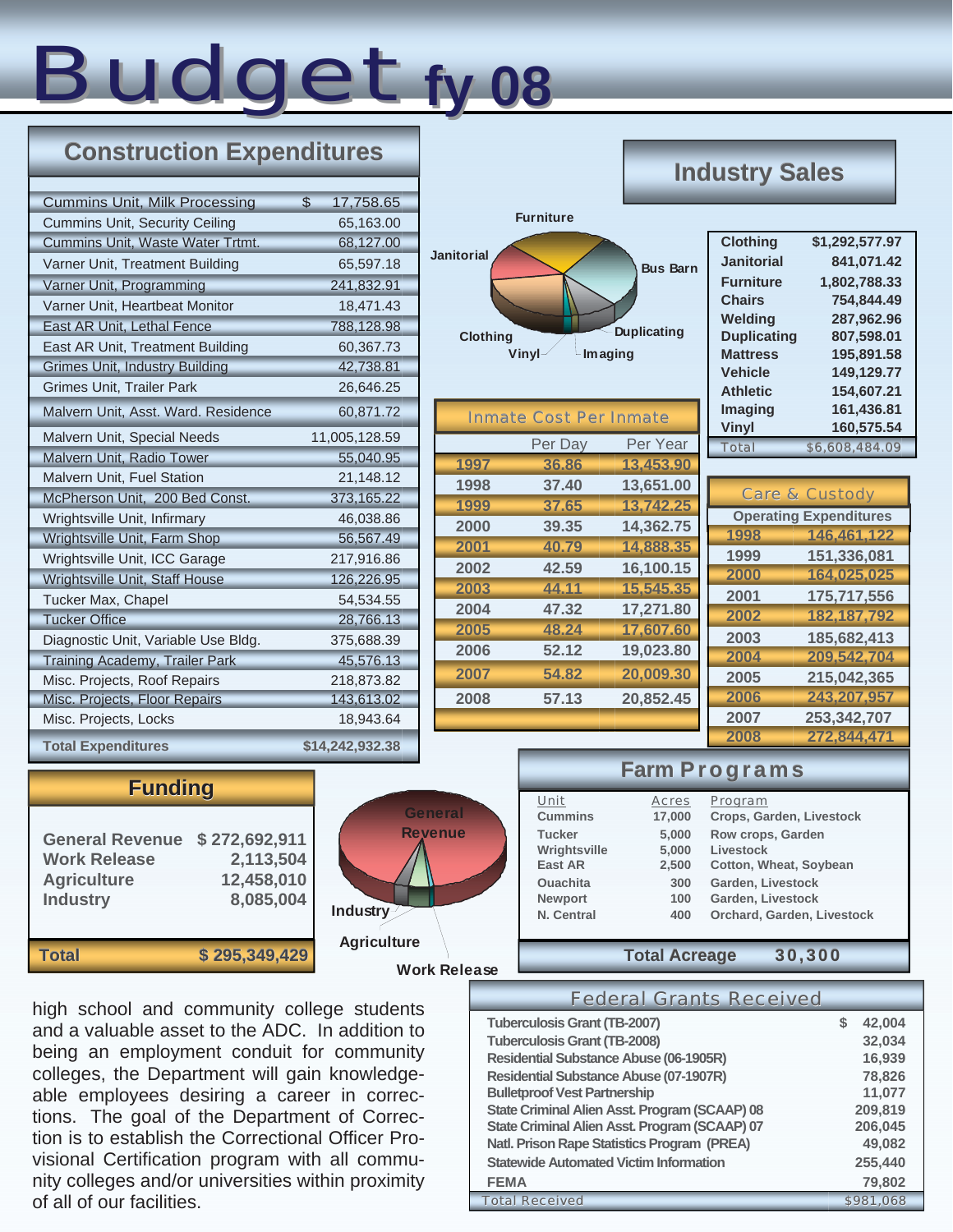# Demographics Demographics **fy 08**

### Top 10 Admission Offenses

| <b>Offense</b>                  | <b>Total</b> | <b>Avg Sentence</b> |
|---------------------------------|--------------|---------------------|
| <b>Controlled Substance</b>     | 2,078        | 8y 6m 11d           |
| <b>Burglary</b>                 | 849          | 8y 5m 19d           |
| <b>Theft</b>                    | 568          | <b>6y 6m 18d</b>    |
| <b>Assault &amp; Battery</b>    | 438          | <b>8y 7m 0d</b>     |
| <b>Sexual Offenses</b>          | 355          | 14y 3m 2d           |
| <b>Robbery</b>                  | 353          | 20y 5m 9d           |
| <b>Forgery</b>                  | 317          | 5y 2m 2d            |
| <b>Obstruct. Gov Oper.</b>      | 276          | 5y 2m 9d            |
| <b>Aggrav. Robbery</b>          | 160          | 22y 10m 17d         |
| <b>Offense Involving Family</b> | 160          | <b>4y 5m 0d</b>     |

# **Offense Total Avg Sentence Controlled Substance 3,018 13y 6m 24d Sexual Offenses 2,151 24y 7m 21d Homicide 1,938 34y 6m 7d Aggrav. Robbery 1,200 28y 1m 9d Burglary 1,055 13y 3m 12d Assault & Battery 668 15y 10m 8d Robbery 659 15y 6m 20d Theft 517 9y 6m 4d Gang Related 442 20y 1m 2d Obstruct. Gov Oper. 255 7y 9m 19d**  Top 10 Stock Population Offenses



|                        |                | <b>FY08 Releases</b> |                | <b>Average Sentence Data</b> |                   |                         |                  |  |  |
|------------------------|----------------|----------------------|----------------|------------------------------|-------------------|-------------------------|------------------|--|--|
|                        | <b>Male</b>    | <b>Female</b>        | <b>Total</b>   |                              | <b>Male</b>       | <b>Female</b>           | <b>Total</b>     |  |  |
| <b>Asian</b>           | 25             | $\overline{2}$       | 27             | Sent.                        | <b>6y 8m 12d</b>  | 6y 0m 0d                | 6y 7m 23d        |  |  |
|                        |                |                      |                | <b>Stay</b>                  | 2y 9m 21d         | 1y 5m 23d               | <b>2y 8m 16d</b> |  |  |
| <b>Black</b>           | 2,333          | 230                  | 2,563          | Sent.                        | <b>9y 3m 10d</b>  | <b>6y 7m 9d</b>         | <b>9y 0m 14d</b> |  |  |
|                        |                |                      |                | <b>Stay</b>                  | 3y 4m 7d          | 1y 10m 23d              | 3y 2m 20d        |  |  |
| <b>Cuban</b>           | $\overline{2}$ | $\bf{0}$             | $\overline{2}$ | Sent.                        | <b>4y 6m 0d</b>   | $\overline{0}$          | <b>4y 6m 0d</b>  |  |  |
|                        |                |                      |                | <b>Stay</b>                  | 1y 0m 19d         | $\bf{0}$                | 1y 0m 19d        |  |  |
| <b>Hispanic</b>        | 176            | 17                   | 193            | Sent.                        | <b>6y 11m 11d</b> | <b>6y 8m 25d</b>        | <b>6y 11m 4d</b> |  |  |
|                        |                |                      |                | <b>Stay</b>                  | 1y 7m 18d         | 1y 4m 25d               | 1y 7m 10d        |  |  |
| <b>NA Indian</b>       | 8              | $\overline{0}$       | 8              | Sent.                        | 5y 3m 22d         | $\overline{\mathbf{0}}$ | 5y 3m 22d        |  |  |
|                        |                |                      |                | <b>Stay</b>                  | 1y 5m 20d         | $\bf{0}$                | 1y 5m 20d        |  |  |
| <b>Mexican</b>         | 10             | $\overline{0}$       | 10             | Sent.                        | <b>8y 2m 6d</b>   | $\overline{0}$          | <b>8y 2m 6d</b>  |  |  |
|                        |                |                      |                | <b>Stay</b>                  | 3y 6m 11d         | $\bf{0}$                | 3y 6m 11d        |  |  |
| <b>Other</b>           | $\overline{2}$ | $\overline{0}$       | $\overline{2}$ | Sent.                        | <b>2y 6m 0d</b>   | $\bf{0}$                | <b>2y 6m 0d</b>  |  |  |
|                        |                |                      |                | <b>Stay</b>                  | 1y 3m 0d          | $\bf{0}$                | 1y 3m 0d         |  |  |
| <b>Caucasian 2,975</b> |                | 474                  | 3,449          | Sent.                        | <b>7y 10m 11d</b> | <b>6y 9m 19d</b>        | <b>7y 8m 18d</b> |  |  |
|                        |                |                      |                | <b>Stay</b>                  | 2y 7m 19d         | 1y 9m 18d               | 2y 6m 7d         |  |  |
| <b>Total</b>           | 5,531          | 723                  | 6,254          | Sent.                        | <b>8y 5m 1d</b>   | <b>6y 8m 25d</b>        | 8y 2m 21d        |  |  |
|                        |                |                      |                | <b>Stay</b>                  | 2y 10m 27d        | 1y 9m 25d               | 2y 9m 11d        |  |  |



**Custody - 13,291 Jurisdiction - 14,700 Average Daily - 14,402** 

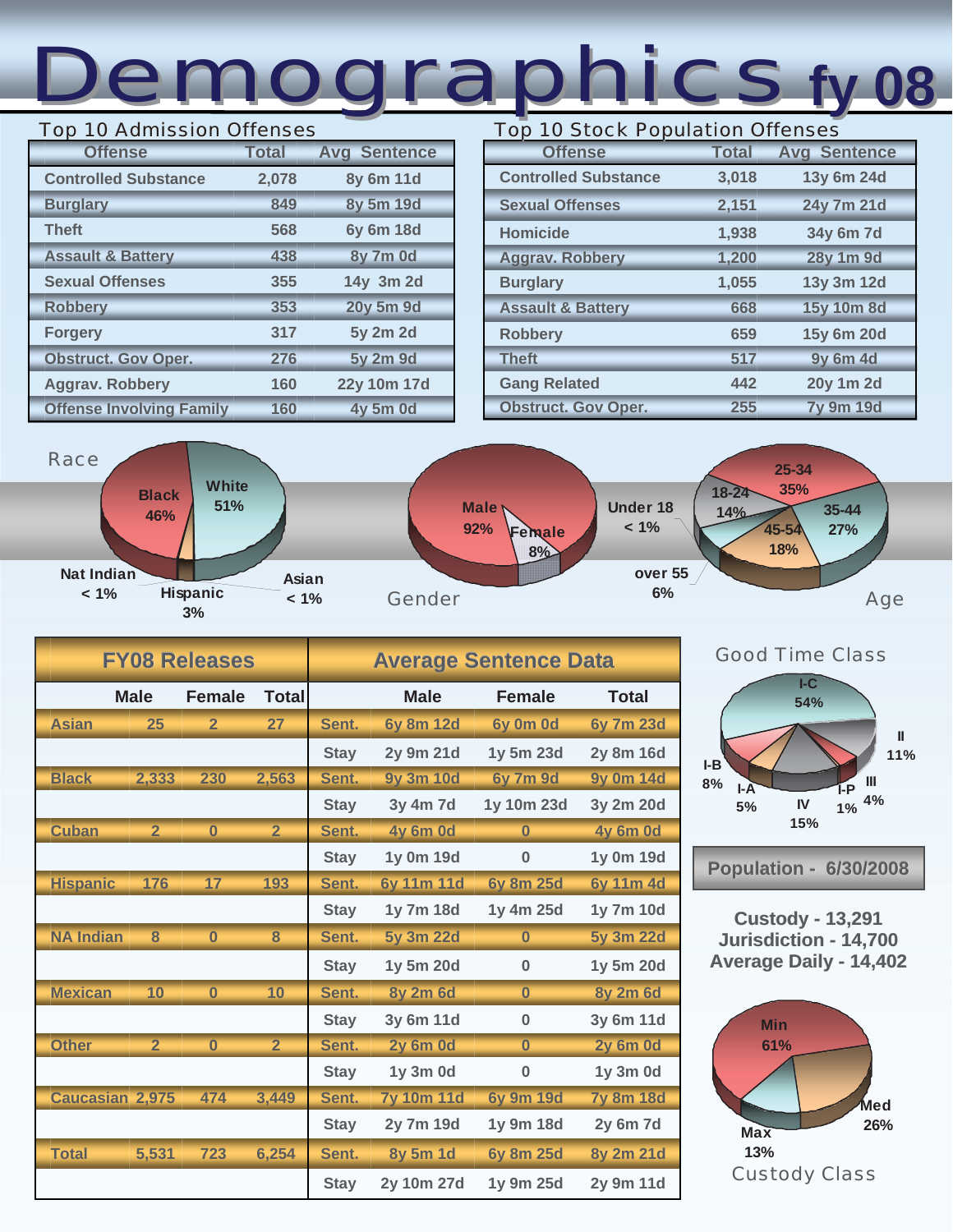# Admissions Admissions**fy 08**

|                    | <b>Males</b>   |                |       | <b>Females</b> |                  |       | <b>Males</b>                                          |                     |                     | <b>Females</b>                           |                  |                |       |
|--------------------|----------------|----------------|-------|----------------|------------------|-------|-------------------------------------------------------|---------------------|---------------------|------------------------------------------|------------------|----------------|-------|
| <b>County</b>      | B              | W              |       | B              | W                |       | <b>County</b>                                         | B                   | W                   |                                          | B                | W              |       |
| Arkansas           | 39             | 19             | 0.9%  | 6              | $\sqrt{7}$       | 0.2%  | <b>Little River</b>                                   | 11                  | 13                  | 0.4%                                     | 2                | 5              | 0.1%  |
| Ashley             | 48             | 23             | 1.1%  | 3              | $\overline{2}$   | 0.1%  | Logan                                                 | $\mathbf{1}$        | 28                  | 0.4%                                     | $\overline{0}$   | $\overline{4}$ | 0.1%  |
| <b>Baxter</b>      | 0              | 43             | 0.6%  | $\mathbf 0$    | $\overline{7}$   | 0.1%  | Lonoke                                                | 34                  | 116                 | 2.2%                                     | 2                | $9\,$          | 0.2%  |
| <b>Benton</b>      | 13             | 287            | 4.5%  | $\overline{0}$ | 46               | 0.7%  | Madison                                               | $\overline{0}$      | 14                  | 0.2%                                     | $\mathbf{1}$     | $\theta$       | 0.0%  |
| <b>Boone</b>       | $\mathbf{1}$   | 48             | 0.7%  | $\mathbf 0$    | 6                | 0.1%  | <b>Marion</b>                                         | $\mathbf{0}$        | 15                  | 0.2%                                     | $\mathbf 0$      | $\mathbf{1}$   | 0.0%  |
| <b>Bradley</b>     | 23             | 10             | 0.5%  | $\mathbf{1}$   | $\mathbf{1}$     | 0.0%  | <b>Miller</b>                                         | 89                  | 67                  | 2.3%                                     | 16               | 19             | 0.5%  |
| Calhoun            | 5              | 5              | 0.1%  | $\overline{2}$ | $\theta$         | 0.0%  | Mississippi                                           | 82                  | 48                  | 1.9%                                     | $\overline{7}$   | 5              | 0.2%  |
| Carroll            | 0              | 25             | 0.4%  | $\overline{0}$ | 3                | 0.0%  | Monroe                                                | 21                  | 5                   | 0.4%                                     | $\mathbf{1}$     | $\mathbf{1}$   | 0.0%  |
| Chicot             | 30             | $\overline{4}$ | 0.5%  | $\overline{2}$ | $\boldsymbol{0}$ | 0.0%  | Montgomery                                            | $\mathbf{0}$        | 2                   | 0.0%                                     | $\mathbf 0$      | $\mathbf 0$    | 0.0%  |
| Clark              | 20             | 13             | 0.5%  | 5              | $\overline{4}$   | 0.1%  | Nevada                                                | 23                  | 6                   | 0.4%                                     | 3                | 3              | 0.1%  |
| Clay               | 1              | 27             | 0.4%  | $\overline{0}$ | $\overline{2}$   | 0.0%  | Newton                                                | $\mathbf{0}$        | 2                   | 0.0%                                     | $\mathbf 0$      | $\mathbf{1}$   | 0.0%  |
| Cleburne           | $\mathbf{1}$   | 40             | 0.6%  | $\overline{0}$ | $\mathbf{2}$     | 0.0%  | <b>Ouachita</b>                                       | 45                  | 17                  | 0.9%                                     | 3                | 3              | 0.1%  |
| Cleveland          | 18             | 16             | 0.5%  | $\overline{0}$ | $\overline{2}$   | 0.0%  | Perry                                                 | $\mathbf 0$         | 11                  | 0.2%                                     | $\mathbf 0$      | $\mathbf 0$    | 0.0%  |
| Columbia           | 45             | 9              | 0.8%  | 3              | $\overline{0}$   | 0.0%  | Phillips                                              | 30                  | 8                   | 0.6%                                     | $\mathbf{1}$     | $\theta$       | 0.0%  |
| Conway             | 17             | 10             | 0.4%  | 1              | $\overline{2}$   | 0.0%  | Pike                                                  | 3                   | 10                  | 0.2%                                     | $\mathbf 0$      | 3              | 0.0%  |
| Craighead          | 78             | 75             | 2.3%  | $\overline{7}$ | 21               | 0.4%  | Poinsett                                              | 25                  | 28                  | 0.8%                                     | $\overline{0}$   | 11             | 0.2%  |
| Crawford           | 15             | 130            | 2.2%  | 3              | 21               | 0.4%  | Polk                                                  | $\mathbf 0$         | 16                  | 0.2%                                     | $\mathbf 0$      | $\overline{2}$ | 0.0%  |
| Crittenden         | 182            | 49             | 3.4%  | 11             | $\overline{2}$   | 0.2%  | Pope                                                  | 34                  | 86                  | 1.8%                                     | $\overline{4}$   | 18             | 0.3%  |
| Cross              | 10             | 5              | 0.2%  | $\mathbf{1}$   | $\mathbf{1}$     | 0.0%  | Prairie                                               | 4                   | $\overline{7}$      | 0.2%                                     | $\mathbf 0$      | $\mathbf 0$    | 0.0%  |
| <b>Dallas</b>      | 20             | $\overline{4}$ | 0.4%  | 5              | $\overline{0}$   | 0.1%  | Pulaski                                               | 662                 | 272                 | 13.9%                                    | 69               | 53             | 1.8%  |
| Desha              | 38             | 6              | 0.7%  | $\mathbf{1}$   | $\mathbf{2}$     | 0.0%  | Randolph                                              | $\mathbf{1}$        | 24                  | 0.4%                                     | $\mathbf 0$      | 3              | 0.0%  |
| <b>Drew</b>        | 35             | 36             | 1.1%  | $\overline{4}$ | 8                | 0.2%  | <b>St Francis</b>                                     | 54                  | 13                  | 1.0%                                     | 3                | $\mathbf{1}$   | 0.1%  |
| Faulkner           | 65             | 103            | 2.5%  | 9              | 20               | 0.4%  | Saline                                                | 35                  | 94                  | 1.9%                                     | $\overline{2}$   | 16             | 0.3%  |
| Franklin           | 3              | 24             | 0.4%  | $\overline{0}$ | $\overline{4}$   | 0.1%  | <b>Scott</b>                                          | $\mathbf{1}$        | 14                  | 0.2%                                     | $\overline{0}$   | $\overline{4}$ | 0.1%  |
| Fulton             | 1              | 10             | 0.2%  | 0              | 1                | 0.0%  | Searcy                                                | $\mathbf{1}$        | 5                   | 0.1%                                     | $\mathbf 0$      | $\mathbf 0$    | 0.0%  |
| Garland            | 52             | 79             | 2.0%  | $\,6\,$        | 11               | 0.3%  | Sebastian                                             | 165                 | 320                 | 7.2%                                     | 17               | 47             | 1.0%  |
| Grant              | $\overline{4}$ | 34             | 0.6%  | $\overline{0}$ | 5                | 0.1%  | Sevier                                                | 10                  | 28                  | 0.6%                                     | 2                | 6              | 0.1%  |
| Greene             | 6              | 53             | 0.9%  | $\overline{0}$ | 13               | 0.2%  | Sharp                                                 | $\overline{0}$      | 13                  | 0.2%                                     | $\overline{0}$   | 3              | 0.0%  |
| Hempstead          | 47             | 21             | 1.0%  | 3              | 3                | 0.1%  | Stone                                                 | $\mathbf 0$         | 27                  | 0.4%                                     | $\mathbf 0$      | 3              | 0.0%  |
| <b>Hot Springs</b> | 26             | 29             | 0.8%  | $\overline{2}$ | 8                | 0.1%  | Union                                                 | 117                 | 34                  | 2.2%                                     | 8                | 8              | 0.2%  |
| Howard             | 29             | 20             | 0.7%  | 5              | 8                | 0.2%  | Van Buren                                             | $\mathsf{O}\xspace$ | 13                  | 0.2%                                     | $\boldsymbol{0}$ | 2              | 0.0%  |
| Independence       | $\overline{4}$ | 40             | 0.7%  | $\mathbf{1}$   | 9                | 0.1%  | Washington                                            | 73                  | 379                 | 6.7%                                     | 8                | 62             | 1.0%  |
| Izard              | 0              | 16             | 0.2%  | $\overline{0}$ | $\overline{2}$   | 0.0%  | White                                                 | 13                  | 81                  | 1.4%                                     | $\mathbf{1}$     | 16             | 0.3%  |
| Jackson            | 25             | 45             | 1.0%  | 3              | 8                | 0.2%  | Woodruff                                              | $\mathbf{1}$        | $\mathsf{O}\xspace$ | 0.0%                                     | $\boldsymbol{0}$ | $\overline{0}$ | 0.0%  |
| Jefferson          | 134            | 28             | 2.4%  | 8              | 5                | 0.2%  | Yell                                                  | $\mathbf{1}$        | 24                  | 0.4%                                     | 0                | 4              | 0.1%  |
| Johnson            | $\overline{2}$ | 43             | 0.7%  | $\overline{0}$ | $\mathsf 9$      | 0.1%  | Interst. Comp.                                        | $\overline{0}$      | $\mathbf 0$         | $0\%$                                    | $\overline{0}$   | $\overline{0}$ | $0\%$ |
| Lafayette          | 21             | $\overline{7}$ | 0.4%  | 1              | 2                | 0.0%  | Unknown                                               | $\overline{2}$      | $\mathbf{1}$        | 0.0%                                     | 0                | $\overline{2}$ | 0.0%  |
| Lawrence           | $\overline{0}$ | 16             | 0.2%  | $\overline{0}$ | 5                | 0.1%  | Males = $5,907$ Females = 810 Total Intakes = $6,717$ |                     |                     |                                          |                  |                |       |
| Lee                | 14             | 1              | .0.2% | 0              | $\mathbf 0$      | $0\%$ |                                                       |                     |                     | <b>Average County Jail Backup - 912</b>  |                  |                |       |
| Lincoln            | $\mathbf{1}$   | $\overline{2}$ | $0\%$ | $\overline{0}$ | $\mathbf 0$      | $0\%$ |                                                       |                     |                     | <b>Average County 309 Contract - 279</b> |                  |                |       |